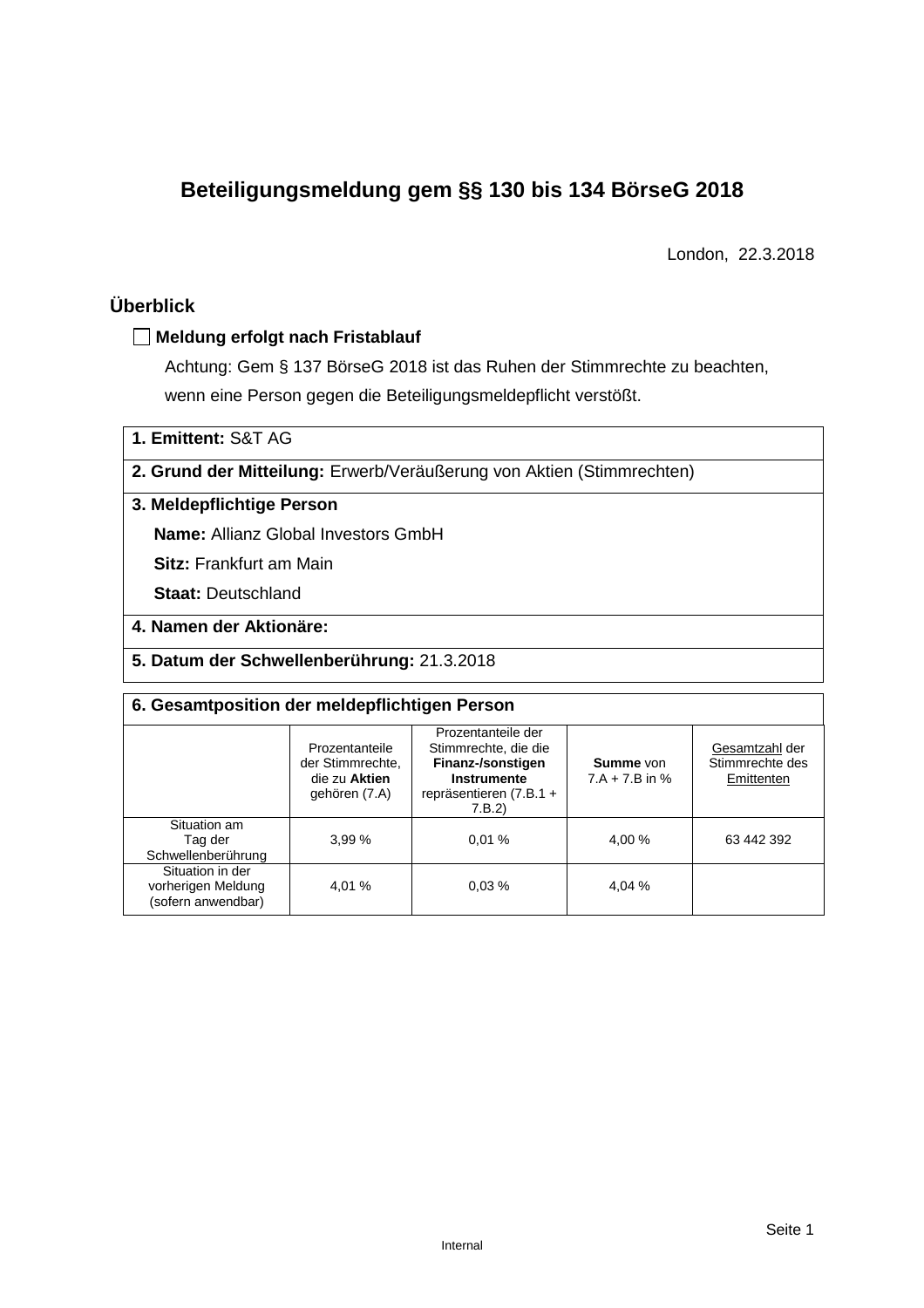# **Details**

# **7. Details über die gehaltenen Instrumente am Tag der Berührung der Schwelle:**

| A: Stimmrechte, die zu Aktien gehören |                                       |                                      |                                         |                                         |  |  |  |  |
|---------------------------------------|---------------------------------------|--------------------------------------|-----------------------------------------|-----------------------------------------|--|--|--|--|
| <b>ISIN der Aktien</b>                | Anzahl der Stimmrechte                |                                      | Prozentanteil der Stimmrechte           |                                         |  |  |  |  |
|                                       | Direkt<br>$(S$ 130 Börse $G$<br>2018) | Indirekt<br>$(S$ 133 BörseG<br>2018) | <b>Direkt</b><br>(§ 130 BörseG<br>2018) | Indirekt<br>$(S$ 133 Börse $G$<br>2018) |  |  |  |  |
| AT0000A0E9W5                          | 2 535 472                             |                                      | 3.99%                                   | 0.00%                                   |  |  |  |  |
| Subsumme A                            | 2 535 472                             |                                      |                                         | 3,99 %                                  |  |  |  |  |

| B 1: Finanzinstrumente / sonstige Instrumente gem § 131 Abs 1 Z 1 BörseG 2018                                                                        |  |              |  |  |  |  |  |
|------------------------------------------------------------------------------------------------------------------------------------------------------|--|--------------|--|--|--|--|--|
| Anzahl der Stimmrechte<br>Prozentanteil der<br>die erworben werden<br>Art des Instruments<br>Ausübungsfrist<br>Verfalldatum<br>Stimmrechte<br>können |  |              |  |  |  |  |  |
|                                                                                                                                                      |  |              |  |  |  |  |  |
|                                                                                                                                                      |  | Subsumme B.1 |  |  |  |  |  |

| B 2: Finanzinstrumente / sonstige Instrumente gem § 131 Abs 1 Z 2 BörseG 2018 |              |                |                                    |                           |                                     |  |
|-------------------------------------------------------------------------------|--------------|----------------|------------------------------------|---------------------------|-------------------------------------|--|
| Art des<br>Instruments                                                        | Verfalldatum | Ausübungsfrist | Physisches oder<br>Cash Settlement | Anzahl der<br>Stimmrechte | Prozentanteil<br>der<br>Stimmrechte |  |
| Contract for<br>difference                                                    | N/A          | N/A            | Cash                               | 5 1 1 2                   | 0.01%                               |  |
|                                                                               |              |                | Subsumme B.2                       | 5 1 1 2                   | 0.01%                               |  |

 $\overline{\mathbf{1}}$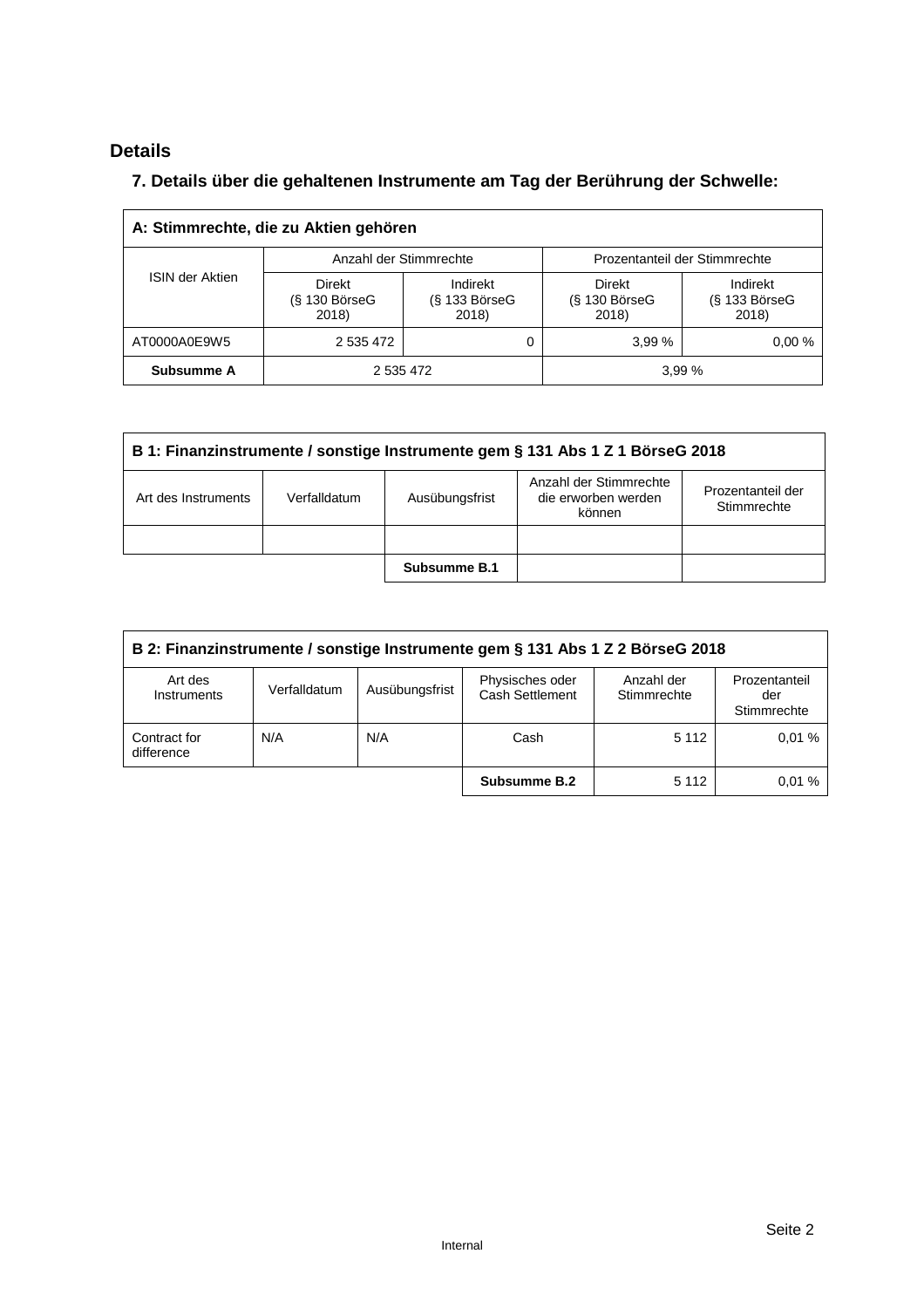## **8. Information in Bezug auf die meldepflichtige Person:**

 Die meldepflichtige Person (Punkt 3) wird nicht von einer natürlichen/juristischen Person kontrolliert und kontrolliert auch keine andere Person, die direkt oder indirekt Instrumente am Emittenten hält.

 $\boxtimes$  Volle Kette der kontrollierten Unternehmen, über die die Stimmrechte und/oder Finanz-/sonstigen Instrumente gehalten werden, beginnend mit der obersten kontrollierenden natürlichen oder juristischen Person:

| Ziffer | <b>Name</b>                             | Direkt kontrolliert<br>durch Ziffer | Direkt gehaltene<br>Stimmrechte in<br>Aktien (%) | Direkt gehaltene<br>Finanz-<br>/sonstige<br>Instrumente $(\%)$ | <b>Total</b> von beiden<br>$(\% )$ |
|--------|-----------------------------------------|-------------------------------------|--------------------------------------------------|----------------------------------------------------------------|------------------------------------|
|        | Allianz SE                              |                                     |                                                  |                                                                |                                    |
| 2      | Allianz Asset<br>Management AG          |                                     |                                                  |                                                                |                                    |
| 3      | Allianz Global<br><b>Investors GmbH</b> |                                     | 3,99%                                            | 0.01%                                                          | 4,00 %                             |
|        |                                         |                                     |                                                  |                                                                |                                    |

# **9. Im Falle von Stimmrechtsvollmacht**

Datum der Hauptversammlung: -

Stimmrechtsanteil nach der Hauptversammlung: - entspricht - Stimmrechten

### **10. Sonstige Kommentare:**

London am 22.3.2018

-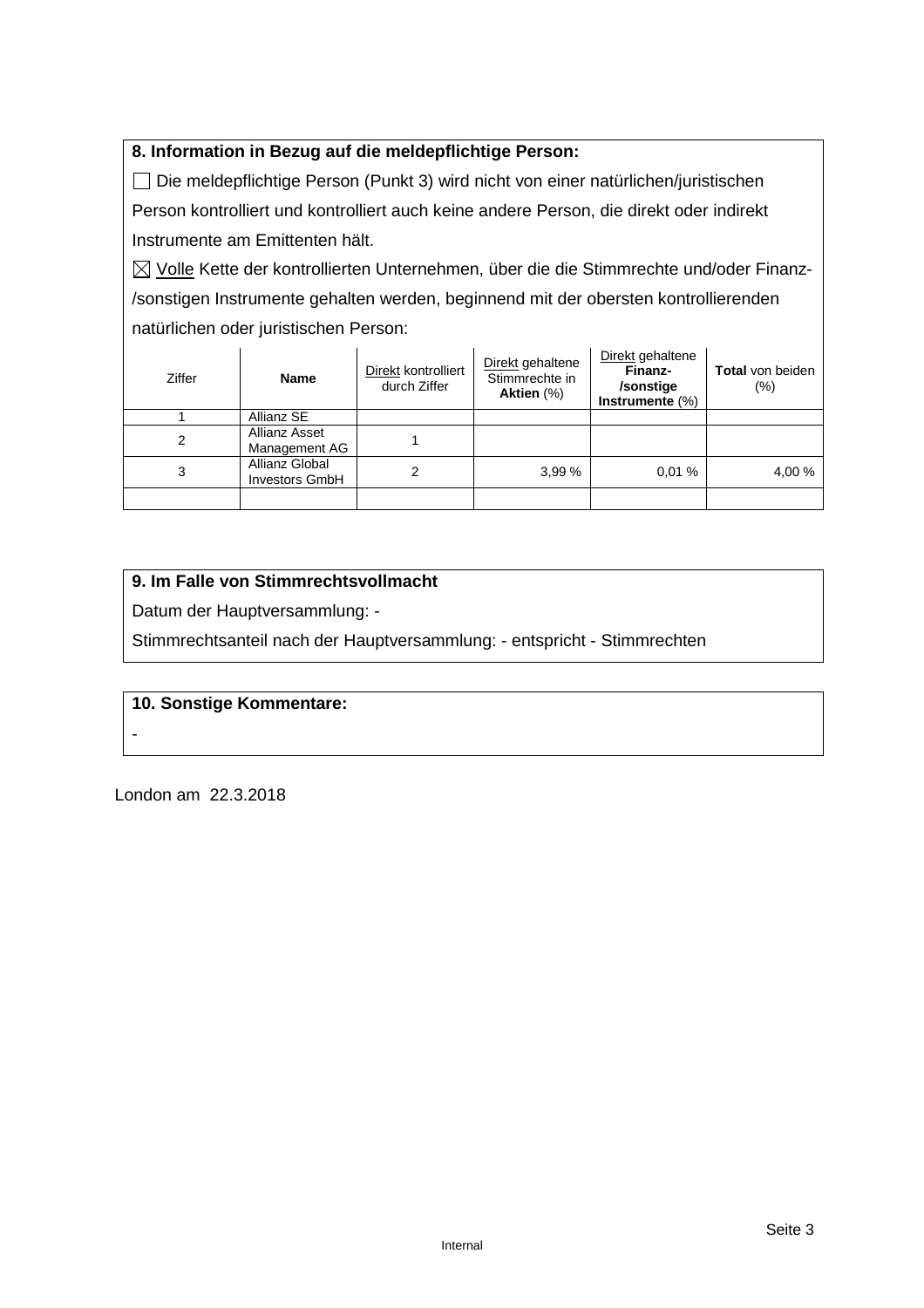# **Major holdings notification pursuant to Sec. 130 to 134 BörseG 2018**

London, 22.3.2018

### **Overview**

#### **Notification made after deadline**

Caution: In case of violations of major holdings notification rules, please pay attention to Section 137 BörseG 2018 (Suspension of voting rights)

- **1. Issuer:** S&T AG
- **2. Reason for the notification:** Acquisition or disposal of voting rights

#### **3. Person subject to notification obligation**

**Name:** Allianz Global Investors GmbH

**City:** Frankfurt am Main

**Country:** Deutschland

#### **4. Name of shareholder(s):**

#### **5. Date on which the threshold was crossed or reached:** 21.3.2018

#### **6. Total positions**

|                                                                                | % of voting rights<br>attached to<br>shares $(7.A)$ | % of voting rights<br>through<br>financial/other<br>instruments $(7.B.1 +$<br>7.B.2 | <b>Total</b> of both in %<br>$(7.A + 7.B)$ | Total number of<br>voting rights of<br>issuer |
|--------------------------------------------------------------------------------|-----------------------------------------------------|-------------------------------------------------------------------------------------|--------------------------------------------|-----------------------------------------------|
| Resulting situation on the<br>date on which threshold<br>was crossed / reached | 3.99%                                               | 0.01%                                                                               | 4,00 %                                     | 63 442 392                                    |
| Position of previous<br>notification (if applicable)                           | 4.01 %                                              | 0.03%                                                                               | 4,04 %                                     |                                               |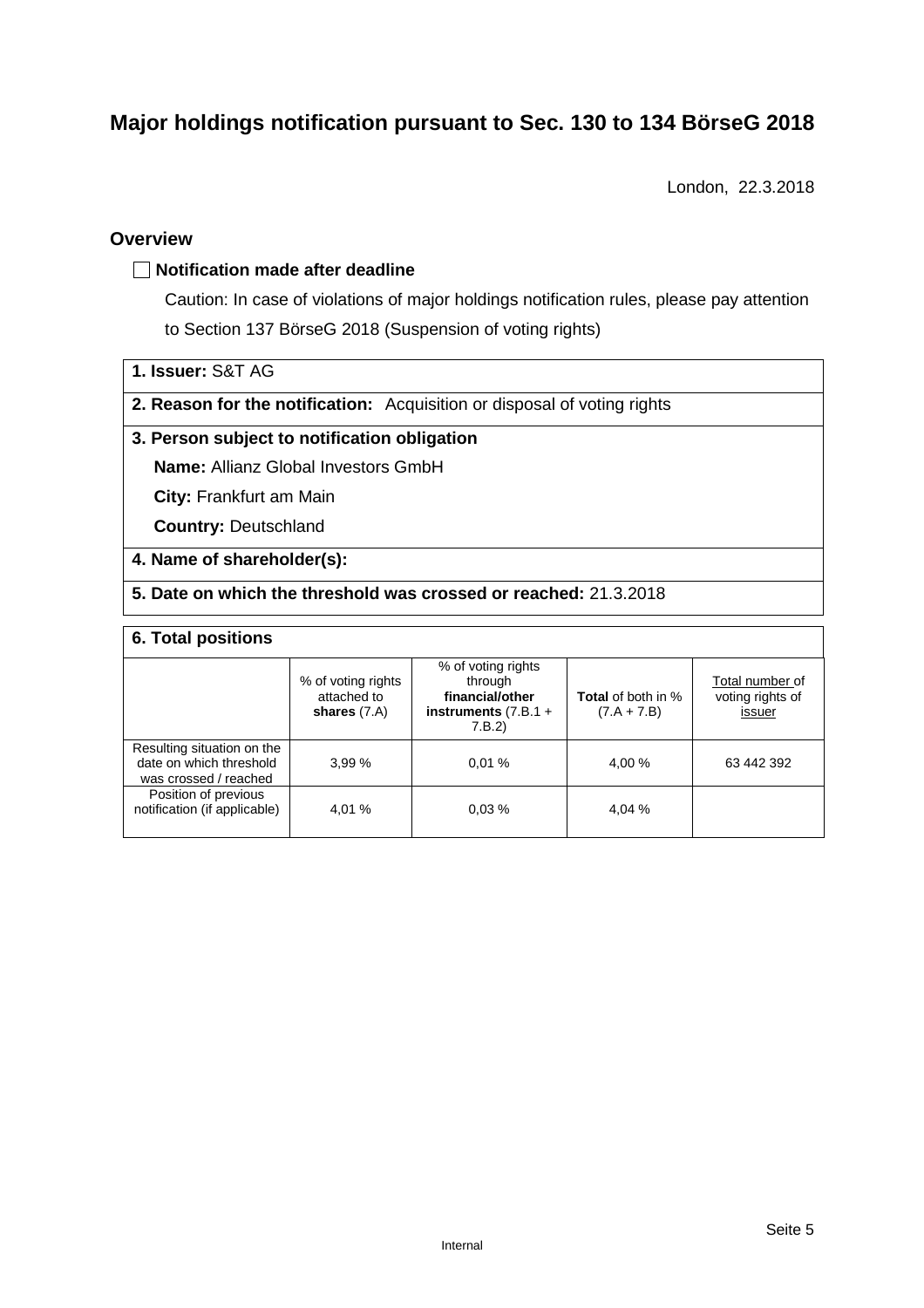# **Details**

# **7. Notified details of the resulting situation:**

| A: Voting rights attached to shares |                                           |                                      |                                           |                                      |  |  |  |
|-------------------------------------|-------------------------------------------|--------------------------------------|-------------------------------------------|--------------------------------------|--|--|--|
|                                     | Number of voting rights                   |                                      | % of voting rights                        |                                      |  |  |  |
| <b>ISIN Code</b>                    | <b>Direct</b><br>(Sec 130 BörseG<br>2018) | Indirect<br>(Sec 133 BörseG<br>2018) | <b>Direct</b><br>(Sec 130 BörseG<br>2018) | Indirect<br>(Sec 133 BörseG<br>2018) |  |  |  |
| AT0000A0E9W5                        | 2 535 472                                 | 0                                    | 3.99%                                     | 0.00%                                |  |  |  |
| <b>SUBTOTAL A</b>                   | 2 535 472                                 |                                      | 3,99 %                                    |                                      |  |  |  |

| B 1: Financial / Other Instruments pursuant to Sec. 131 para. 1 No. 1 BörseG 2018 |                        |                     |                                                                                      |                    |  |  |
|-----------------------------------------------------------------------------------|------------------------|---------------------|--------------------------------------------------------------------------------------|--------------------|--|--|
| Type of instrument                                                                | <b>Expiration Date</b> | Exercise Period     | Number of voting<br>rights that may be<br>acquired if the<br>instrument is exercised | % of voting rights |  |  |
|                                                                                   |                        |                     |                                                                                      |                    |  |  |
|                                                                                   |                        | <b>SUBTOTAL B.1</b> |                                                                                      |                    |  |  |

| B 2: Financial / Other Instruments pursuant to Sec. 131 para. 1 No. 2 BörseG 2018 |                    |                    |                                      |                            |                       |  |
|-----------------------------------------------------------------------------------|--------------------|--------------------|--------------------------------------|----------------------------|-----------------------|--|
| Type of instrument                                                                | Expiration<br>Date | Exercise<br>Period | Physical /<br><b>Cash Settlement</b> | Number of<br>voting rights | % of voting<br>rights |  |
| Contract for<br>difference                                                        | N/A                | N/A                | Cash                                 | 5 1 1 2                    | 0.01%                 |  |
|                                                                                   |                    |                    | <b>SUBTOTAL B.2</b>                  | 5 1 1 2                    | 0.01%                 |  |